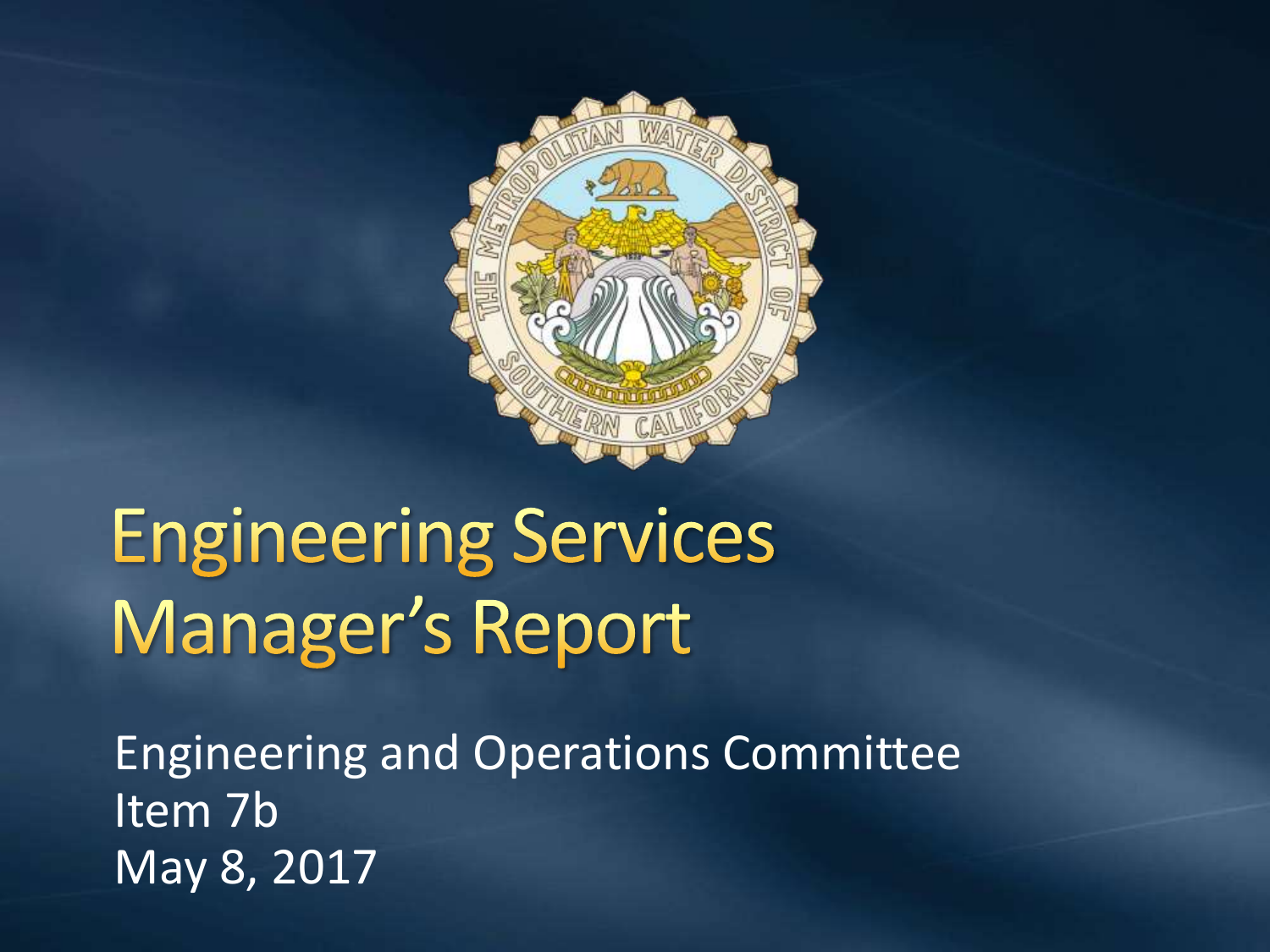## **Change Orders**

- Definition A revision to an executed contract
- Change orders may involve
	- Scope addition or deletion
	- **Cost increase or decrease**
	- **Time extension or acceleration**
	- **Production of a dispute**
	- *C* Interference between overlapping contractors
	- Assistance in performing urgent work
- **Most projects have change orders**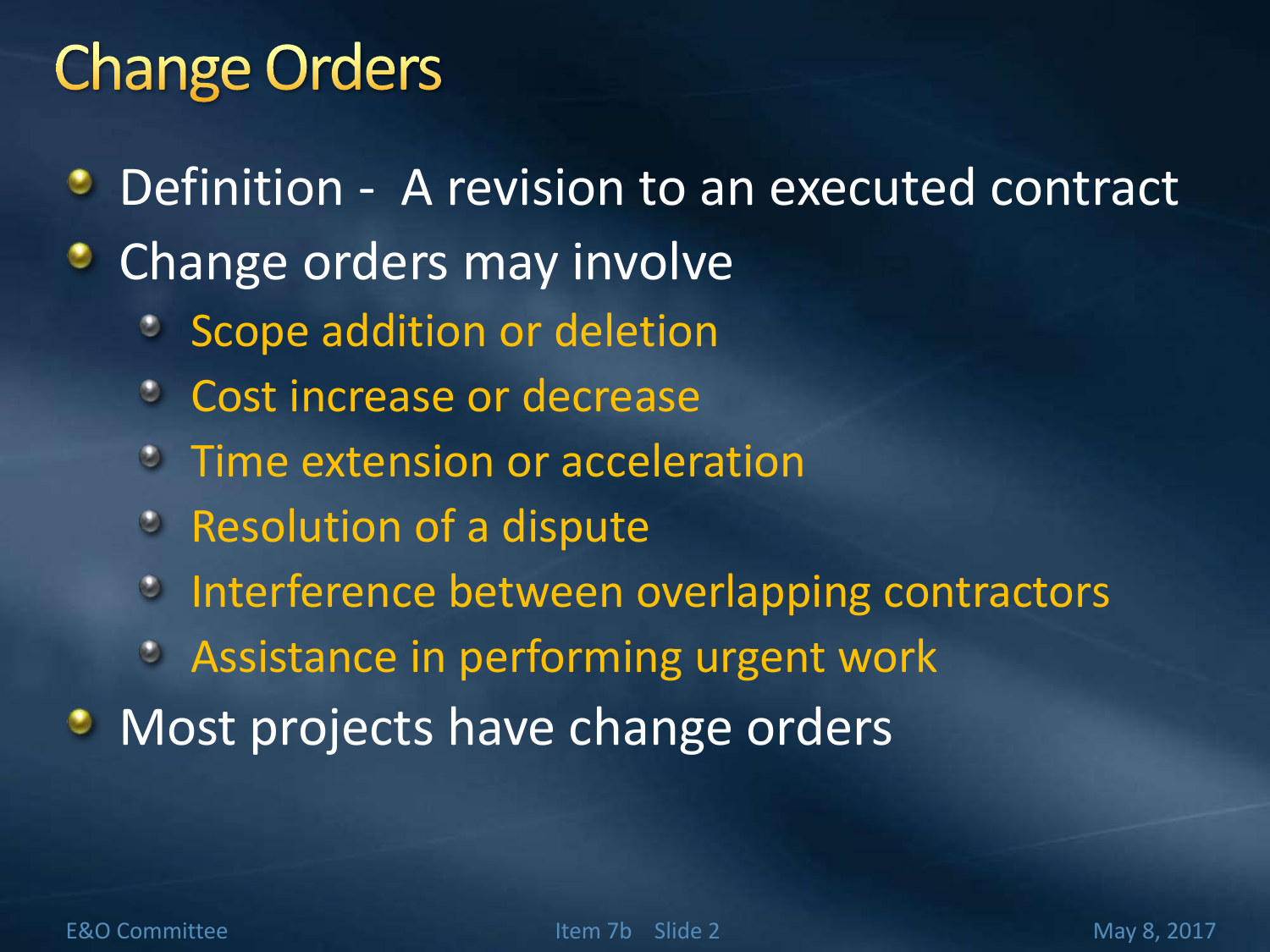# **Change Orders (continued)**

Goal is for overall lowest project cost & ۰ maximum value to Metropolitan

- Balance between quality (cost) of design & Ø problems (change orders) during construction
- **Contractor's aggressiveness at bid time may** directly impact level of change orders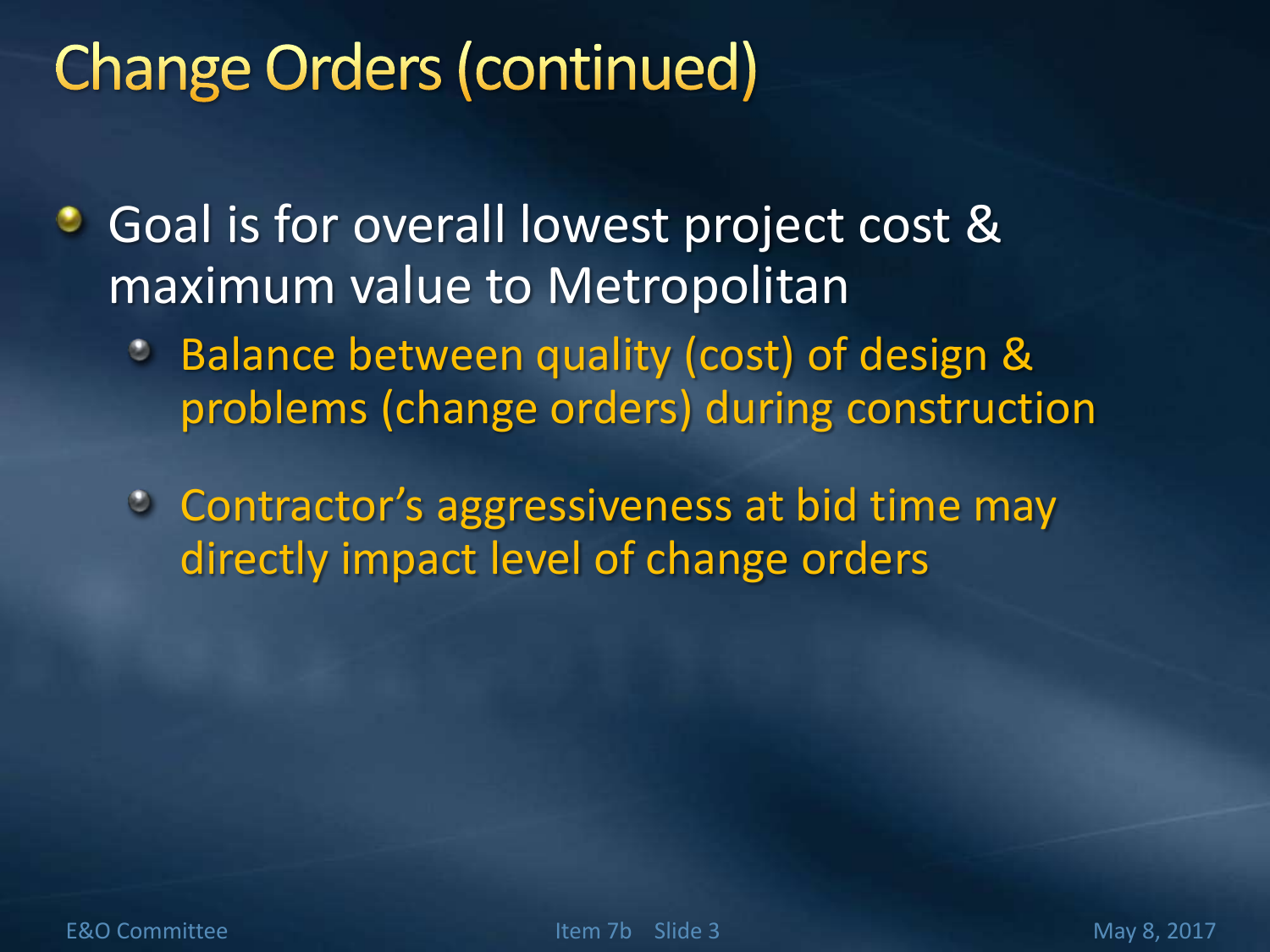# **Change Order Authority**

• Change order authority determined by Admin. Code (Section 8123b)

- GM authority to execute change orders is the larger of:
	- $\degree$  \$250,000
	- 5% of original contract amount

**Board approves increases in authority**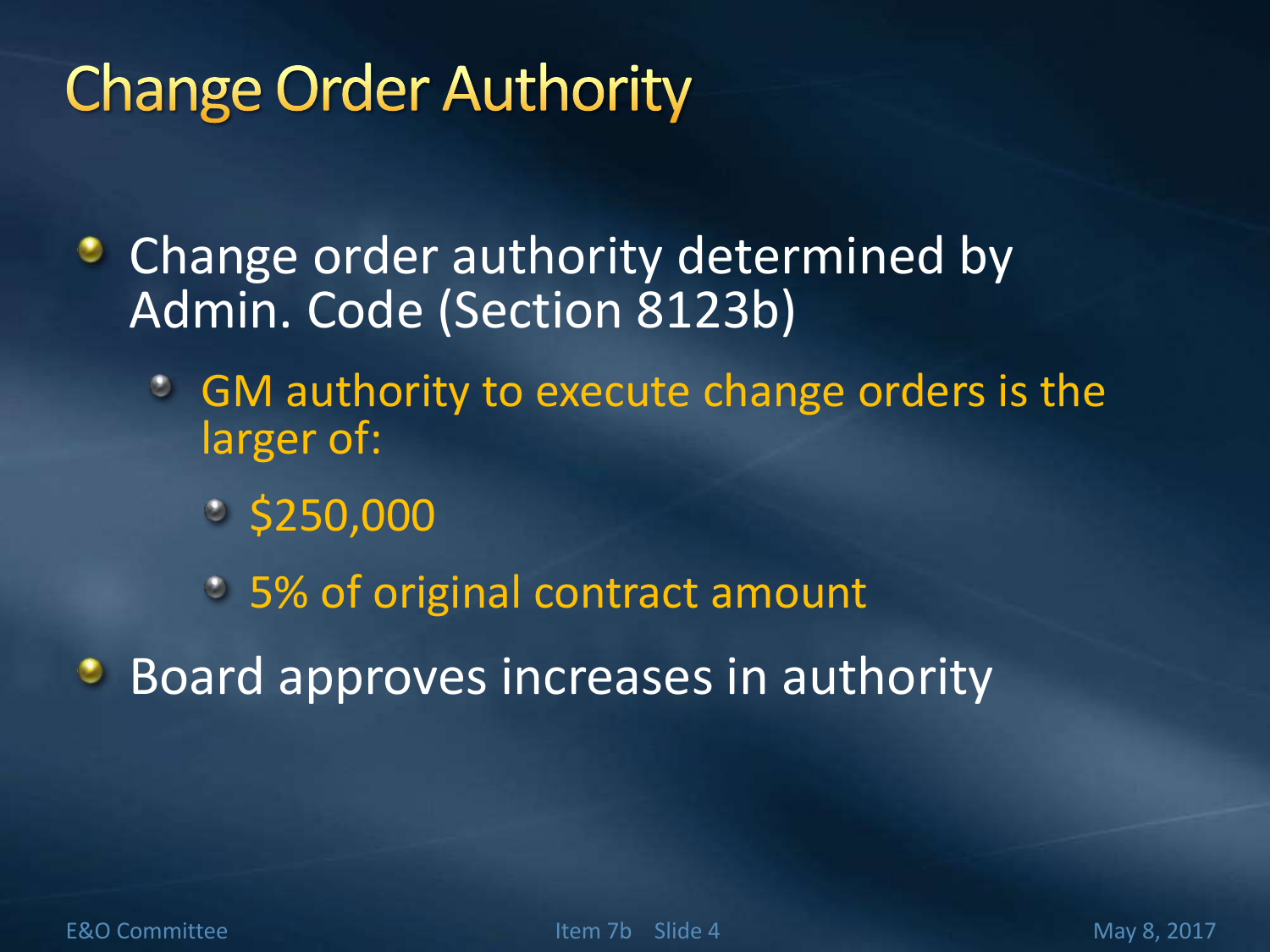# **Types of Change Orders**

- Contractor-initiated change orders typically ۰ based on:
	- Differing site conditions / interferences ٥
	- Design errors or omissions  $\bullet$
	- **<sup>3</sup>** Delays to work
- **Metropolitan-initiated change orders typically** due to:
	- **C** Additions to scope
	- Urgent need for support / shutdownsO.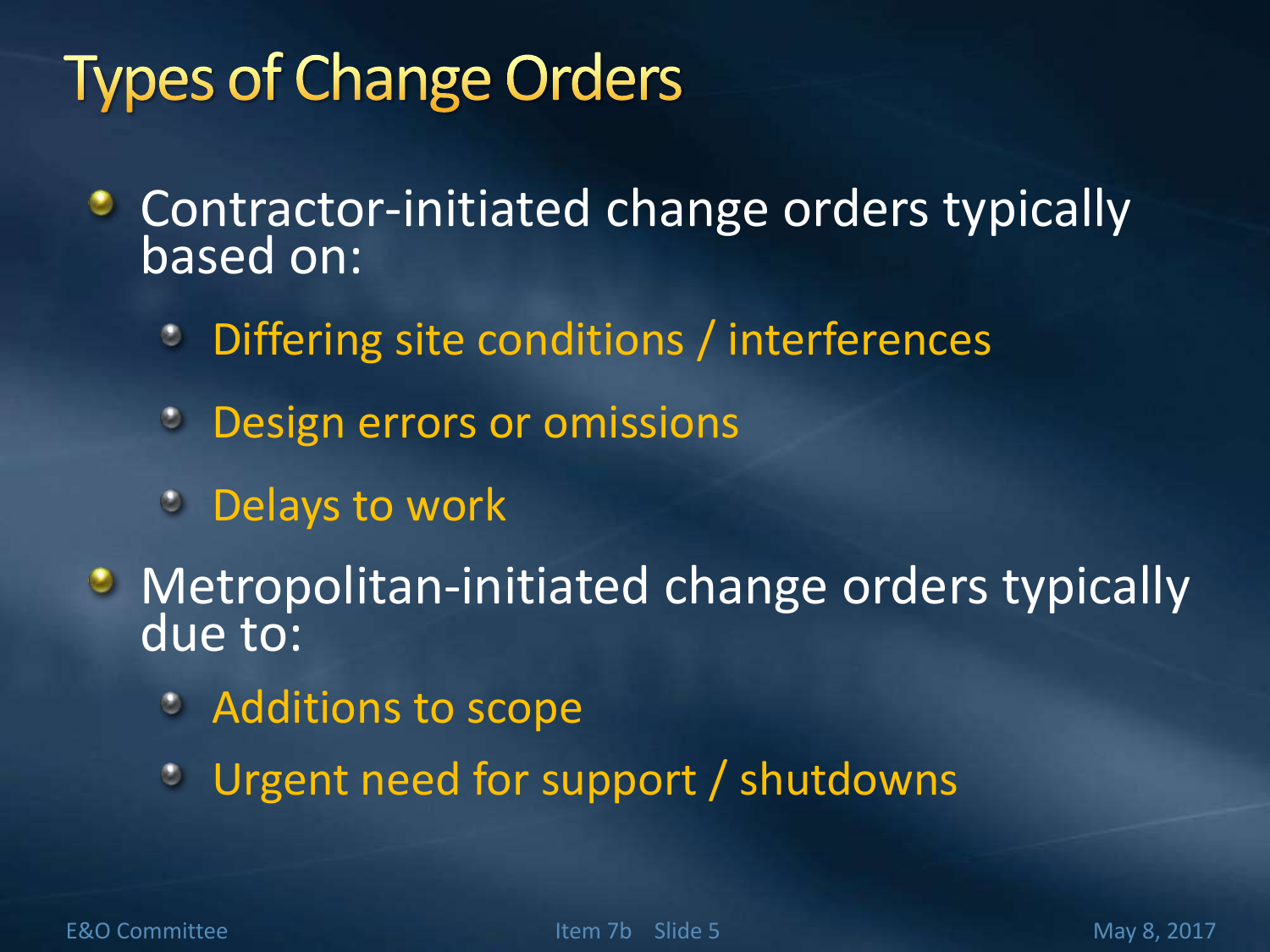# **Examples of Change Orders**

- **Metropolitan-initiated change orders** 
	- Weymouth ORP Expansion of ozone system (2013)
	- **Sepulveda Feeder PCCP Repairs Urgent repair of** additional PCCP segment (2016)
	- **Second Lower Feeder PCCP Repairs Fabrication of** pipe to enable the La Verne Shops to handle urgent drought response projects (2014)
- **Other change orders** 
	- Jensen Solids Lagoons Weather-related impacts & differing site conditions (2017)
	- <sup>2</sup> Santa Ana River Bridge Seismic Upgrades Differing site conditions in streambed (2016)

E&O Committee The Item 7b Slide 6 May 8, 2017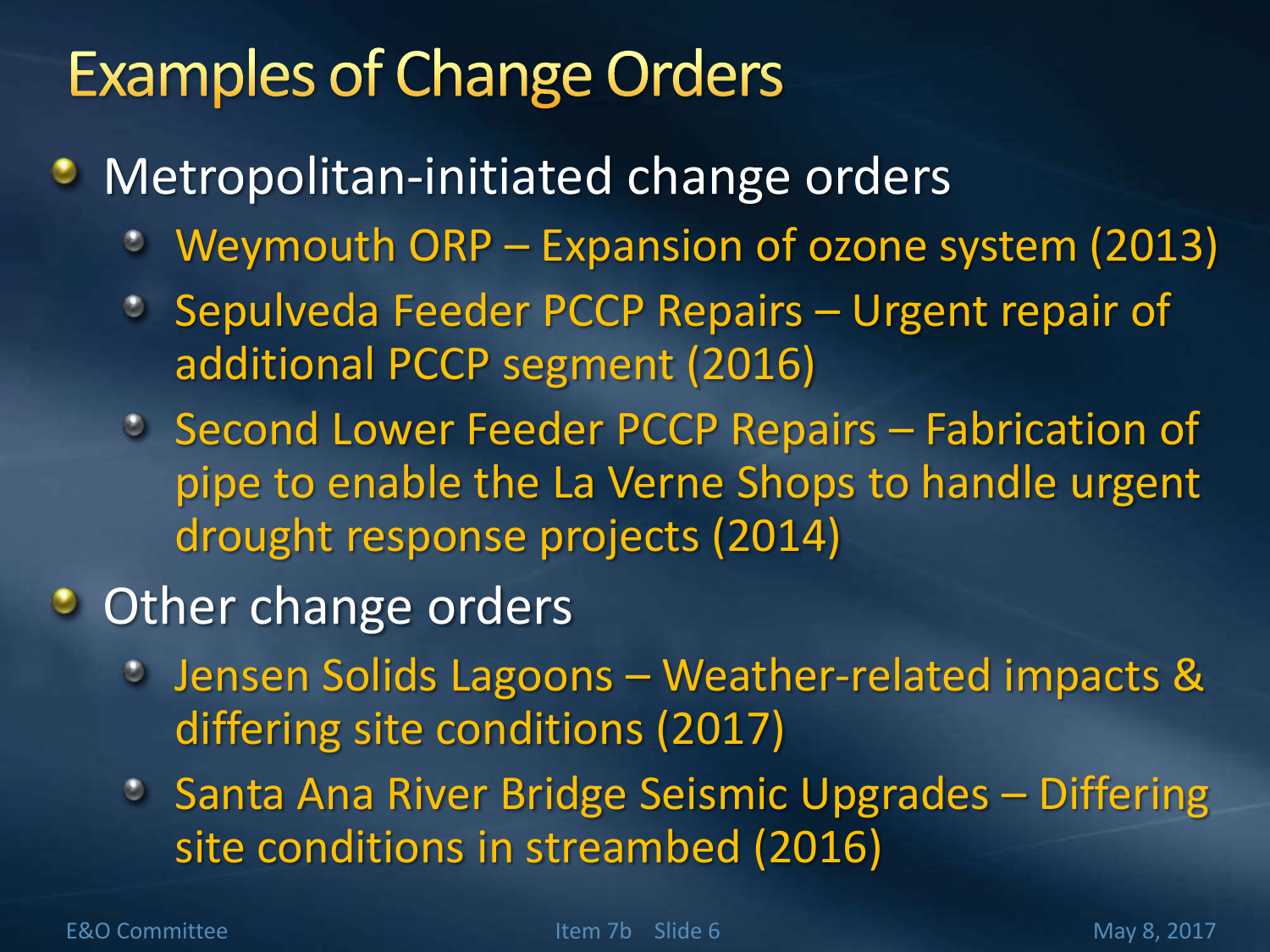### **Change Order Summary January 2015 - April 2017**

#### **Contracts completed**

- 41 construction contracts, totaling \$157 million  $\bullet$
- 4 procurement contracts, totaling \$19.3 million  $\bullet$

#### **Change order summary**

- Weighted average 2.1 percent
- Arithmetic average 2.4 percent

**Industry data is difficult to obtain. However,** these results are considered favorable.